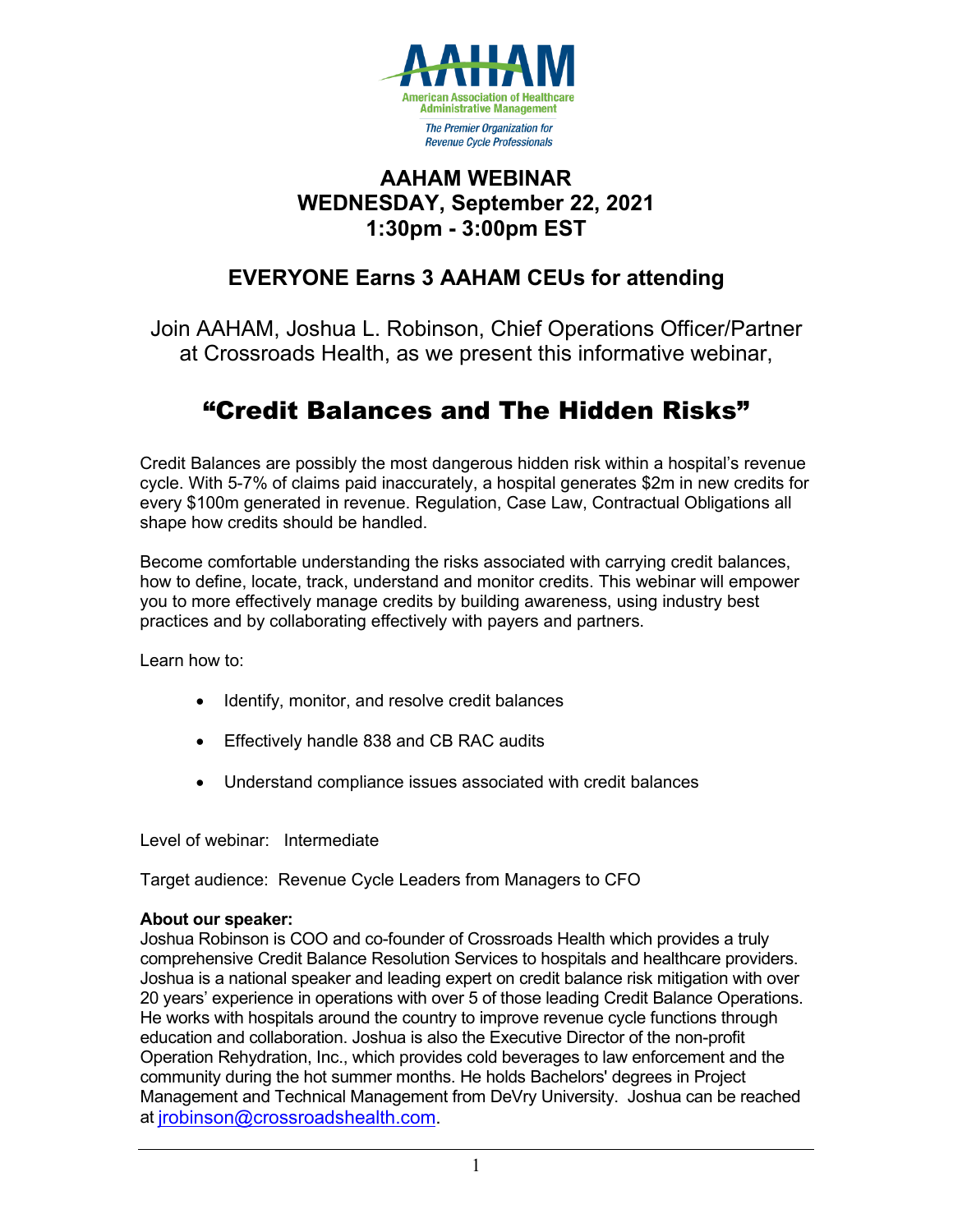This webinar includes a presentation, Q&A period, and handout provided via email. The registration is for one line, if multiple lines are to be used, a separate registration must be submitted. The audio conference format permits an unlimited amount of people to listen in from one phone. Everyone earns CEUs for attending, so feel free to gather up your whole team! You will receive a CEU submission form for yourself and your entire group of listeners with your confirmation.

This webinar costs \$35 for AAHAM National members and \$99 per line for non-AAHAM members. If you are having issues registering, please contact Moayad Zahralddin at [moayad@aaham.org.](mailto:moayad@aaham.org)

#### *Join as a National Member today, registration for this webinar will be included for free!*

We apologize but we do not invoice nor accept purchase orders. Registrations must be received on or before September 15, 2021. We are unable to accept registrations after that date

The Friday before the webinar we will email the registrant the confirmation, handouts, dial-in number, passcode and CEU submission form. Reminders will also be sent the week of the webinar. On the program date…it's easy, just call in at the scheduled time and enter your passcode.

> *AAHAM…Providing Excellence in the Business of Healthcare Certification*•*Compliance* •*Leadership Development*•*Networking*•*Advocacy*